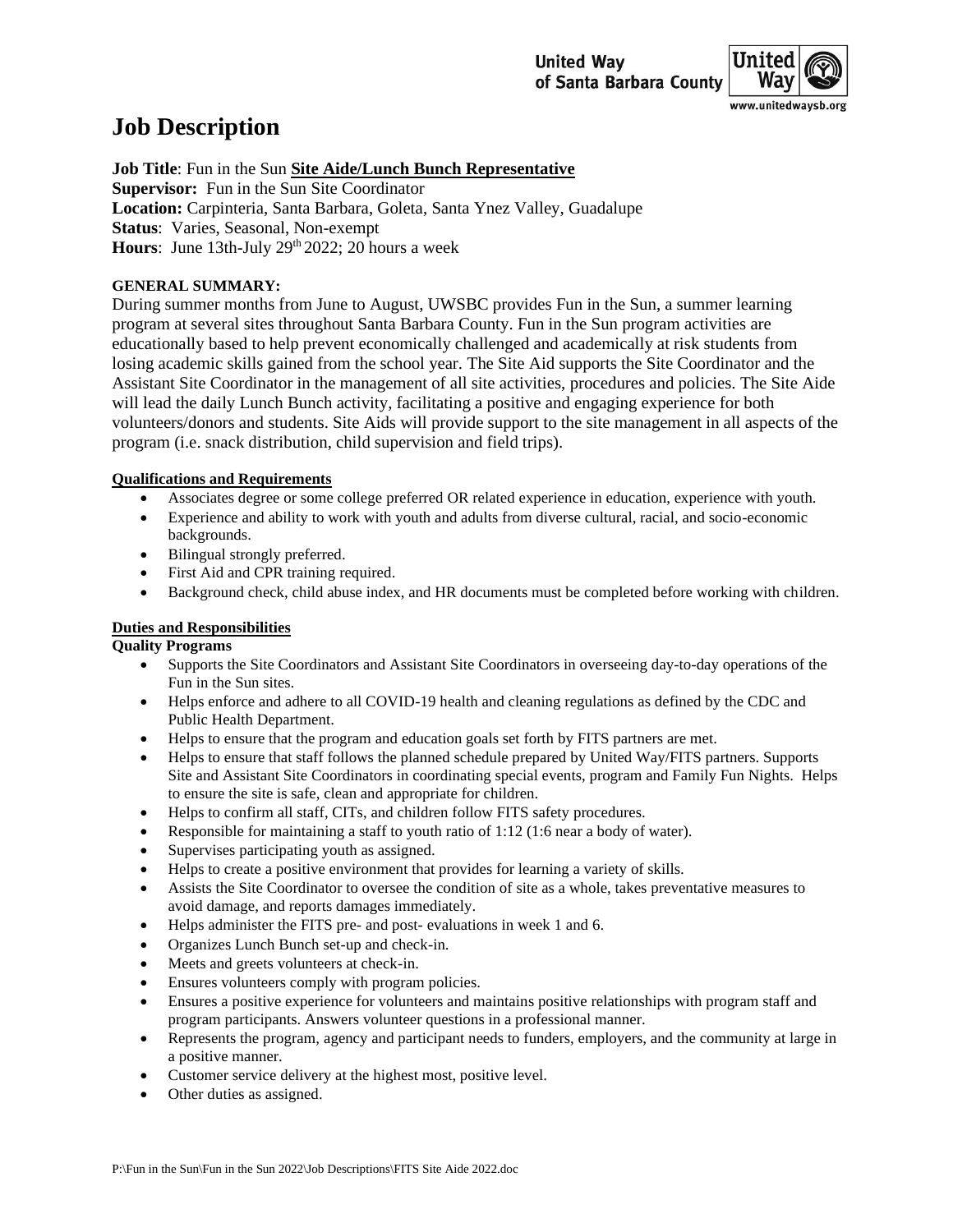- Works with Group Leaders if assistance is required.
- Helps collect weekly timesheets from Group Leaders and check for accuracy.

#### **General**

- Is familiar with United Way's Fun in the Sun policies and procedures.
- Attends ALL staff meetings, trainings and workshops.
- Assists other program staff with special events.
- Responsible for notifying and reporting any problems or concerns of parents and/or children to the Director of Strategic Partnerships.
- Is a positive role model for children.
- Performs other duties as assigned.

## **Language Skills**

• Strong communication skills. Ability to respond effectively to volunteer both in written and spoken form. Ability to speak conversational to advanced Spanish is a plus.

## **Computer Skills**

• Ability to use word processing, spreadsheet, and database applications. Ability to learn various software programs.

## **Certificates, Licenses, and Registrations**

- Valid Driver's License and reliable transportation
- Ability to maintain stable performance under pressure or opposition.
- Ability to be flexible in changing daily workload priorities as directed.
- Ability to coordinate and synchronize multiple projects.
- Ability to conduct a significant amount of planning activities for self and others.
- Ability to guide and delegate tasks to others.
- Ability to take initiative and make decisions within company guidelines.

#### **Physical Demands and Work Environment**

- The physical demands and work environment characteristics described here are representative of those that must be met by an employee to successfully perform the essential functions of this job
- Reasonable accommodations may be made to enable individuals with disabilities to perform the essential functions.
- While performing the duties of this job, the employee is regularly required to talk; hear; sit: and use hands to finger, handle or feel. The employee is frequently required to use one or both hands repetitively; grasp simply and lightly; and grasp with one hand only. The employee is occasionally required to stand; walk; use both hands repetitively; grasp firmly with both hands; push and/or pull; use both hands with fine dexterity; reach overhead with hands and arms; climb or balance; use stairs; stoop, kneel, bend, or crouch; lift and/or move up to 25 pounds; and walk on uneven ground and between buildings. Normal 20/20 vision ability (with corrective lenses, if needed) is required by this position.

#### **Organizational Background**

United Way of Santa Barbara County (UWSBC) has the unique and positive vision that "in our community, everyone has a hopeful future." Since 1923, UWSBC has served Santa Barbara County community through funding, volunteer development, and by utilizing its own unique initiatives and partnerships that involve dozens of local nonprofit and public sector agencies. UWSBC's local community driven **Power of Partnership™** priorities help children, families & seniors with a focus on Education, Income and Health.

General: This description contains the essential functions necessary to evaluate the position. It is not intended and should not be used as an exhaustive list of all responsibilities, skills or efforts.